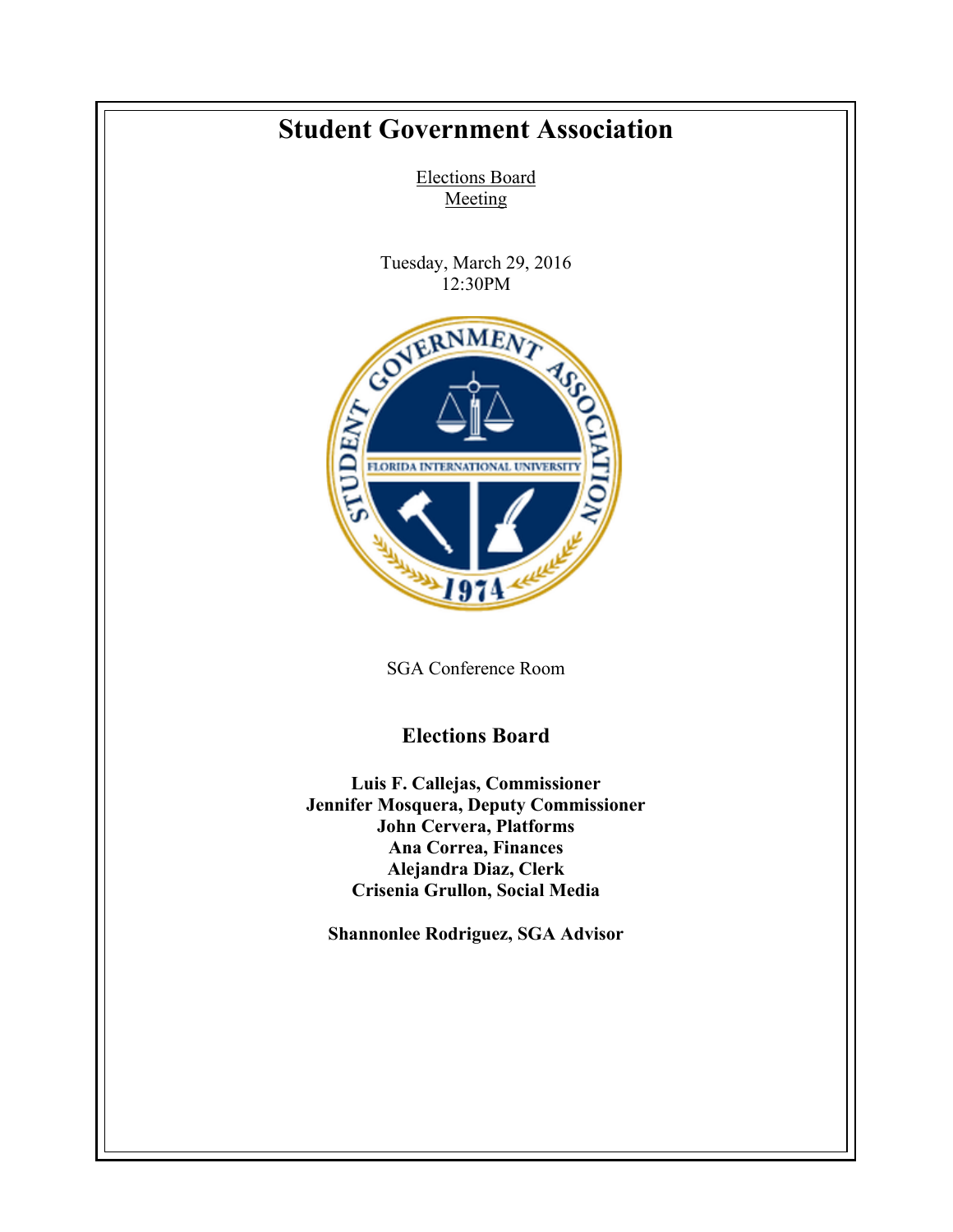## **REGULAR AGENDA**

## **1. Roll Call**

## **New Business:**

- **2. Writ of Cert 001 Hearing**
	- **a. Supreme Court Voted: Unanimous Decision to Disqualify Jose Sirven**
	- **b. Discuss petition from Devondra --**
	- **c. Submitted an Appeal to Dr. Lunsford – Board was AND has not been told**
- **3. Operations**
	- **a. Finance – Ana**
		- **Send reminder email of deadline of April 7th at 5pm to SGA Office**
		- **Send on Monday April 4th**
		- **Tell candidates where to find the forms**
			- **1. ALL (even losers)**
	- **b. Candidate Tabling – John**
		- **New tables added to form**
		- **Notify Candidates that:**
			- **1. Tables can be reserved outside of SGA**
			- **2. Events must be notified through Orgsync portal**
	- **c. Social Media – Crisenia (Monitor)**
- **4. Debates**
	- **a. Housing/At-Large: Successful = About 40 attendees**
	- **b. Presidential/VP: Thursday March 31, 2016 at 1pm GC Pit (Meet at 12pm)**
		- **Candidate Showcase**
		- **All candidates have been invited**
		- **Food was ordered yesterday**
		- **Need someone for Pick up at 11am:**
		- **Music, interactive – Plan**
- **5. Board Assignments**
	- **a. Search for Volunteers – We'll give them shirts**
- **6. SGA Advisor's Comments**
	- **a. Make sure to create paper ballot**
	- **b. Prepare for "Debate on Thursday"**

## **Old Business:**

- **1. Calendar**
	- **Certify Ballot April 1st 11:00am: Who is available?**
	- **Voting Day #1: 8:00am to 8:00pm: ALL must be available**
	- **Voting Day #2: 8:00am to 8:00pm: ALL must be available**
	- **Results Announced at 12:00pm to 1:00pm (Meet in SGA Conference room at 10:00am): ALL must be available**
- **2. Meetings on a rolling basis**
- **3. Next meeting Friday April 1st at 11:00am in SGA Conference room - Need a majority to certify (4/6)**